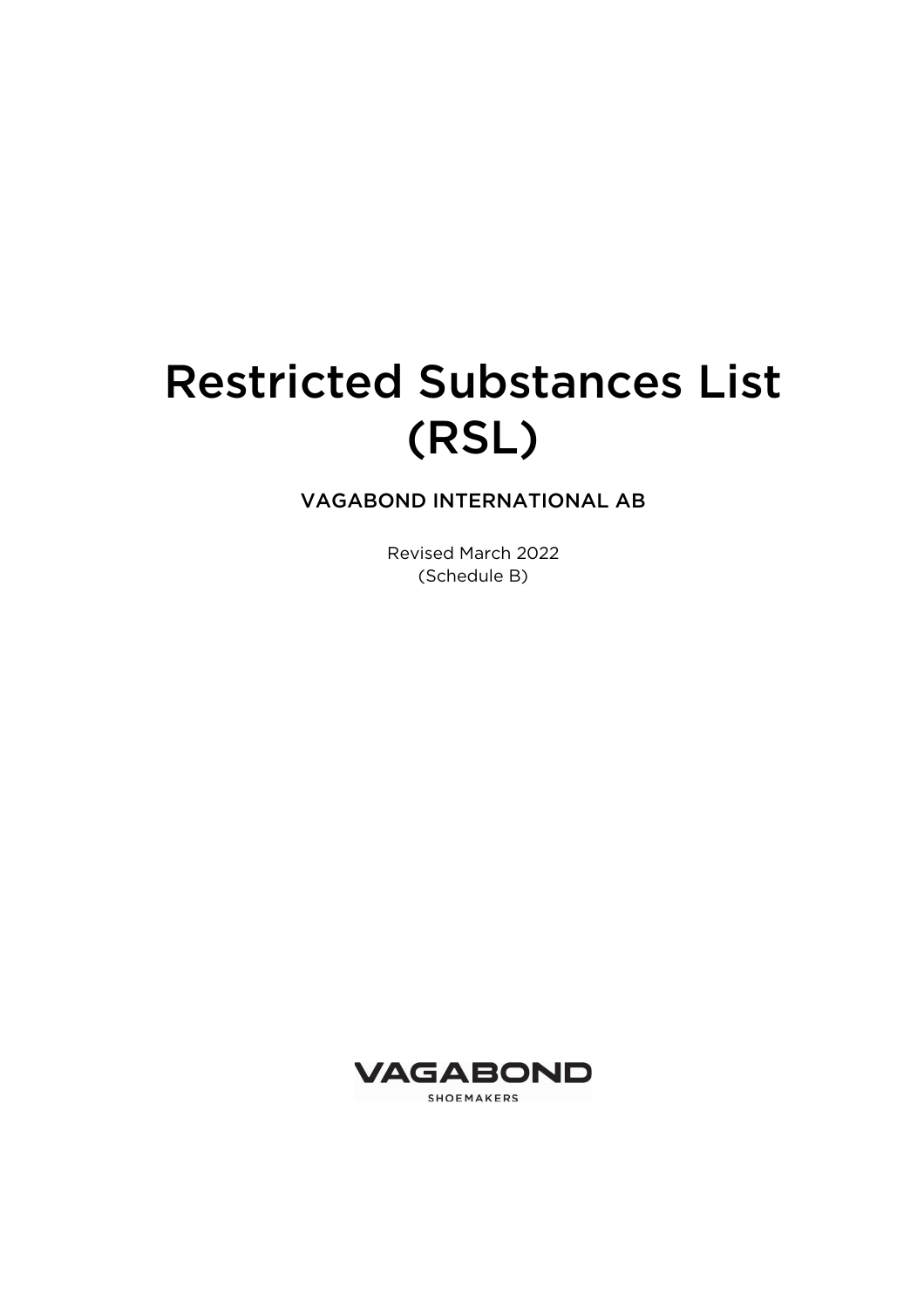## VAGABOND INTERNATIONAL AB RESTRICTED SUBSTANCES LIST (RSL)

#### The purpose:

All products of Vagabond should be produced in a way were the interests of every hand involved, and the environmental impact are in focus. In this, substances that are potentially harmful to the health of anyone involved in the making, handling, or wearing our products must under all circumstances be banned. The Vagabond International AB Restricted Substances List (RSL) defines standards for chemicals and environmental responsibility throughout our supply chain.

#### Our RSL is based on:

- a) European Chemical Legislation (REACH)
- b) Stockholm Convention on Persistent Organic Pollutant (POPS), Regulation (EC) NO 850/2004
- c) The Biocidal Product Regulation (BPR), Regulation (EU) 528/2012
- d) The EU VOC Solvent Emission Directive 1999/13/EC
- e) Directive on Packaging and Packaging Waste 94/62/EC
- f) Specific Customer National chemical requirements (legislations in our sales countries outside EU)

The list is also based on voluntary schemes to meet our own health and environmental concerns.

All Suppliers must understand and commit to the Vagabond International AB RSL in all production. Suppliers shall also communicate the Vagabond International AB RSL to their respective sub-supplier and ensure that all involved of the making of products for Vagabond understand and follow the RSL.

In addition, Suppliers must ensure that national legislations in the country of production are followed. Vagabond encourages chemical substitution and usage minimization that goes beyond current chemical and environmental legislations. Chemicals used for Vagabond production, shall as a minimum, comply with the Vagabond International AB RSL and the local chemical legislation.

#### The handling:

- Chemical containers must be properly labelled and safely stored.
- All material safety data sheets (MSDS) must be available in the local language and instructions for chemical handling followed in the storage and production.

Suppliers will be asked to present test results for substances listed in the RSL. Only the test laboratories that are approved by Vagabond will be allowed. Vagabond will inform the suppliers of the substances for mandatory testing each season as well as the approved laboratories. Test results should be sent to chemicals@vagabond.com.

Vagabond will randomly perform verification testing on the supplier batches. If it becomes evident that the limitations for the chemicals listed in the RSL or restriction of national law have been violated, the order will be cancelled, and products shall be returned and compensated at the supplier's expense.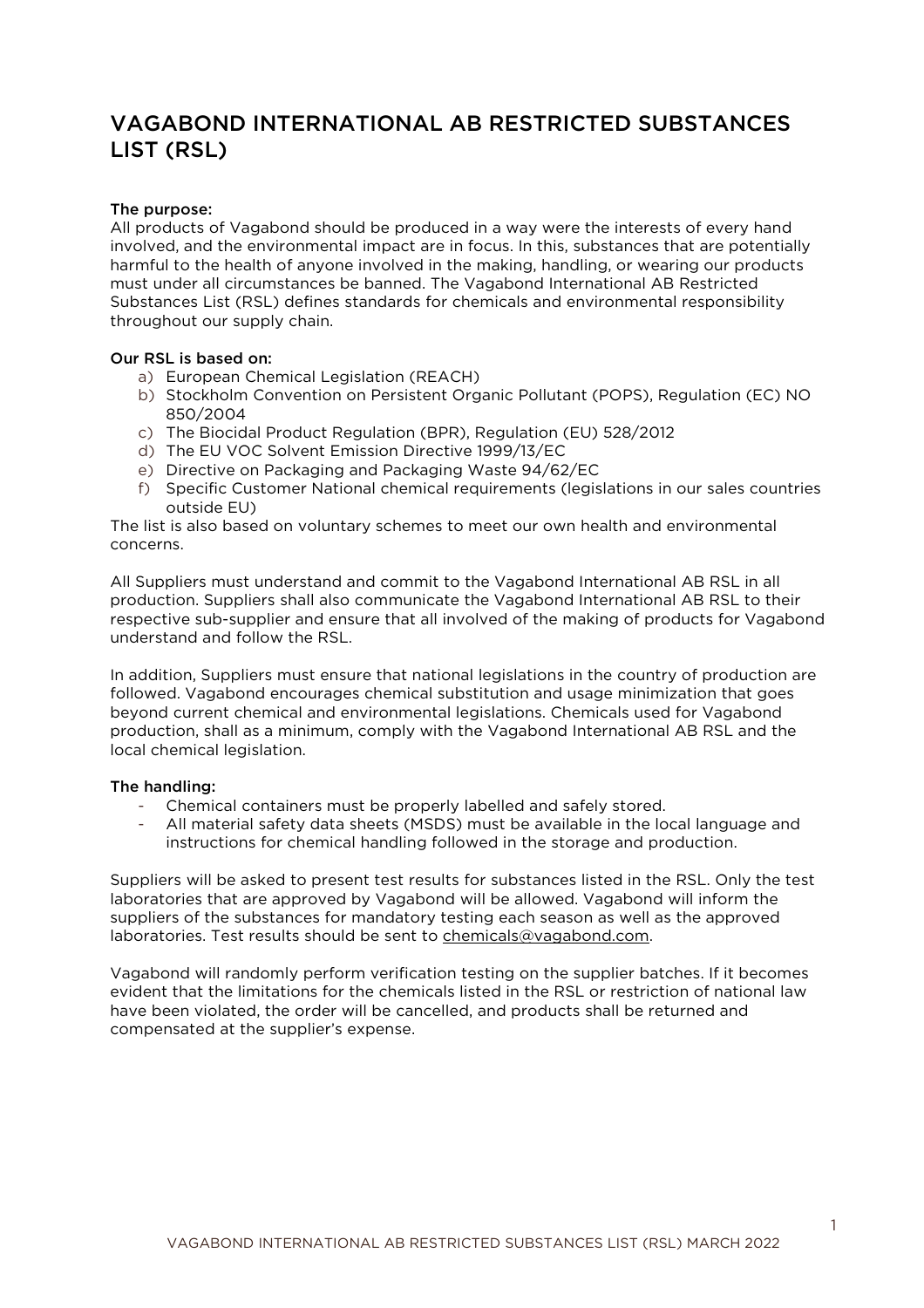# PRODUCT RELATED CHEMICALS

| <b>RESTRICTED REGULATED</b><br><b>CHEMICALS</b>               | <b>Substance identification;</b><br><b>CAS RN</b>                                                                             | Limit value<br>in product                             |
|---------------------------------------------------------------|-------------------------------------------------------------------------------------------------------------------------------|-------------------------------------------------------|
| Allergenic dyes                                               | See ANNEX 1                                                                                                                   | Usage ban                                             |
| Arsenic and Arsenic salts                                     | CAS RN 7440-38-2                                                                                                              | Usage ban                                             |
| Azo dyes, degradable to<br>carcinogenic arylamines            | See ANNEX 2                                                                                                                   | Usage ban                                             |
| Benzotriazols                                                 | See ANNEX 14                                                                                                                  | Usage ban                                             |
| Boric acid, borate compounds                                  | See ANNEX 8                                                                                                                   | Usage ban                                             |
| 2,2-bis(4'-hydroxyphenyl)-4-<br>methylpentane                 | CAS RN 6807-17-6                                                                                                              | Usage ban                                             |
| Bisphenol A; BPA (4,4'-<br>isopropylidenediphenol)            | CAS RN 80-05-7                                                                                                                | Usage ban                                             |
| Bisphenol B, 4,4'-(1-<br>methylpropylidene) bisphenol         | CAS RN 77-40-7                                                                                                                | Usage ban                                             |
| Cadmium and cadmium salts                                     | CAS RN 7440-43-9                                                                                                              | Usage ban                                             |
| C,C'-azodi (formamide) (ADCA)                                 | CAS RN 123-77-3                                                                                                               | Usage ban                                             |
| Chloroparaffins                                               | Short-chain chloroparaffins (C10-<br>C13); CAS RN 85535-84-8<br>Medium-chain chloroparaffins (C14-<br>C17); CAS RN 85535-85-9 | Usage ban                                             |
| Chromium VI (Cr+6)                                            | CAS RN 18540-29-9.                                                                                                            | Should not exceed<br>0.5 mg/kg (textile<br>& leather) |
| Chromium (Total), only for non-<br>chrome tanned leathers     | CAS RN 7440-47-3                                                                                                              | Should not exceed<br>100 mg/kg                        |
| CMR, Carcinogenic, Mutagenic,<br>Reproductive toxic dyestuffs | See ANNEX 3                                                                                                                   | Usage ban                                             |
| Formaldehyde                                                  | CAS RN 50-00-0                                                                                                                | Should not exceed<br>30 mg/kg                         |
| Glutaraldehyde                                                | CAS RN 111-30-8                                                                                                               | Should not exceed<br>100 mg/kg                        |
| Formamide                                                     | CAS RN 75-12-7                                                                                                                | Should not exceed<br>100 mg/kg                        |
| Lead and Lead salts                                           | CAS RN 7439-92-1<br>See ANNEX 4                                                                                               | Usage ban                                             |
| Mercury and Mercury compounds                                 | CAS RN 7439-97-6<br>See ANNEX 5                                                                                               | Usage ban                                             |
| Navy Blue (banned mordant dye)                                | EC # 405-665-4                                                                                                                | Usage ban                                             |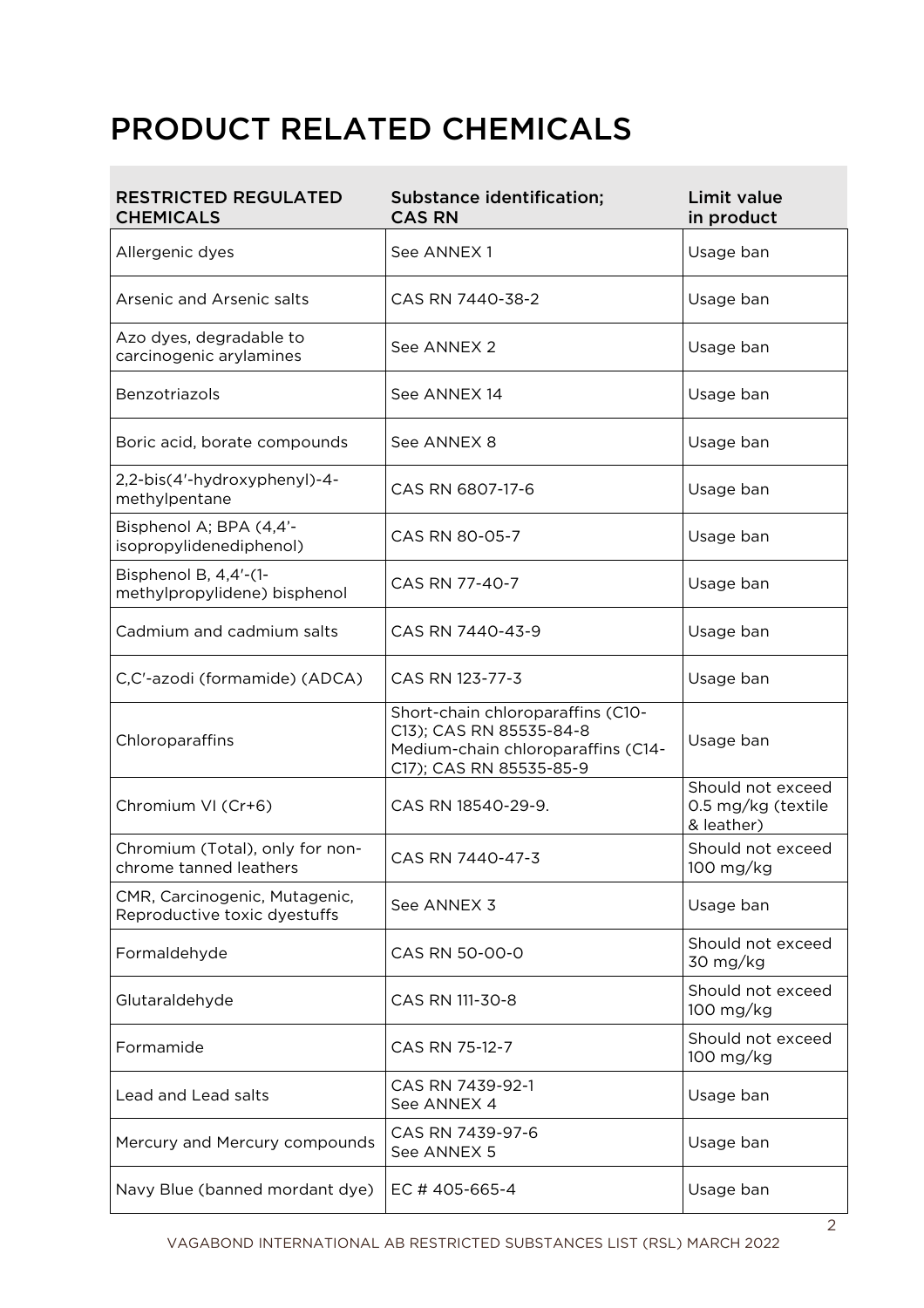| Nickel                                       | CAS RN 7440-02-0  | Usage ban                      |
|----------------------------------------------|-------------------|--------------------------------|
| Ortho-phthalates esters                      | See ANNEX 7       | Usage ban                      |
| Poly and perfluorinated<br>substances (PFAS) | See ANNEX 6       | Usage ban                      |
| Siloxanes                                    | See ANNEX 13      | Should not exceed<br>500 mg/kg |
| Tris (2-chlorethyl) phosphate<br>(TCEP)      | CAS RN 115-96-8   | Usage ban                      |
| Trixylyl phosphate                           | CAS RN 25155-23-1 | Usage ban                      |

| <b>PROCESS CHEMICALS</b>                                                                                                                                                          | Substance identification;<br><b>CAS RN</b>                               | <b>Limit value</b><br>in product              |
|-----------------------------------------------------------------------------------------------------------------------------------------------------------------------------------|--------------------------------------------------------------------------|-----------------------------------------------|
| Aliphatic organic solvents                                                                                                                                                        | Several                                                                  | Usage ban                                     |
| Alkylphenol ethoxylates (APEO)<br>and Alkylphenols (AP)<br>For example:<br>Nonyphenol ethoxylates (NPEO)<br>Octylphenol ethoxylates (OPEO)<br>Nonyphenol (NP)<br>Octylphenol (OP) | See ANNEX 15                                                             | Usage ban                                     |
| Aromatic organic solvents                                                                                                                                                         | Several                                                                  | Usage ban                                     |
| Benzene (aromatic solvent)                                                                                                                                                        | CAS RN 71-43-2                                                           | Should not exceed<br>1 mg/kg                  |
| 2-benzyl-2-dimethylamino-4'-<br>morpholinobutyrophenone                                                                                                                           | CAS RN 119313-12-1                                                       | Should not exceed<br>100 mg/kg in<br>products |
| Tris(2-methoxyethoxy) vinyl silane                                                                                                                                                | CAS RN 1067-53-4                                                         | Usage ban                                     |
| 6,6'-di-tert-butyl-2,2'-<br>methylenedi-p-cresol                                                                                                                                  | CAS RN 119-47-1                                                          | Usage ban                                     |
| Chlorinated organic solvents                                                                                                                                                      | See ANNEX 9                                                              | Usage ban                                     |
| Ethylenethiourea                                                                                                                                                                  | CAS RN 96-45-7                                                           | Usage ban                                     |
| Hydrazine                                                                                                                                                                         | CAS RN 302-01-2                                                          | Usage ban                                     |
| Imidazoles                                                                                                                                                                        | 1-vinylimidazole; CAS RN 1072-63-5<br>2-methylimidazole; CAS RN 693-98-1 | Usage ban                                     |
| 2-methyl-1-(4-methylthiophenyl)-<br>2-morpholinopropan-1-one                                                                                                                      | CAS RN 71868-10-5                                                        | Should not exceed<br>100 mg/kg in<br>products |
| 2,2-bis(bromomethyl) propane<br>1,3-diol (BMP)                                                                                                                                    | CAS RN 3296-90-0                                                         | Should not exceed<br>100 mg/kg in<br>products |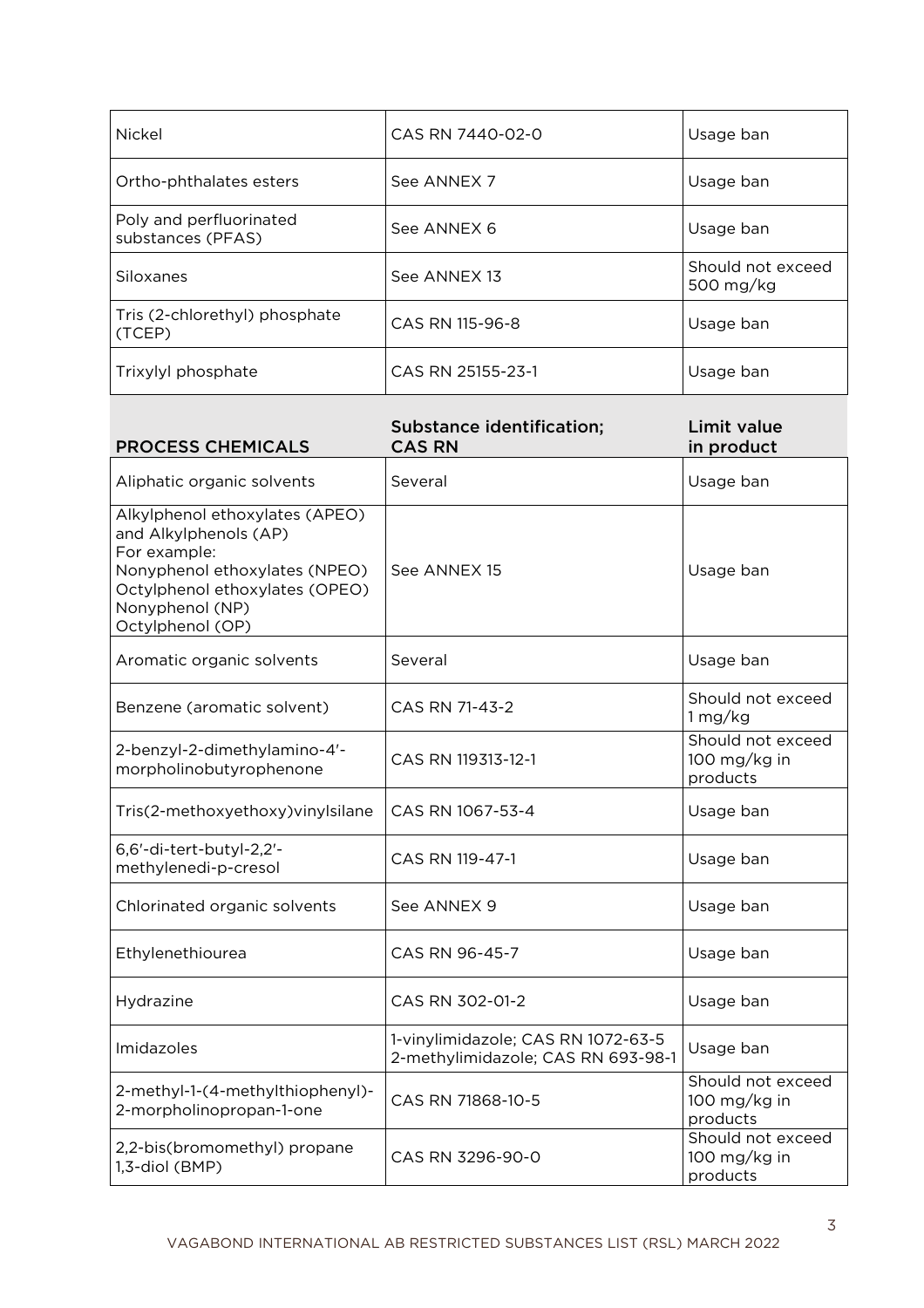| 2,2-dimethylpropan-1-ol, tribromo<br>derivative/3-bromo-2,2-<br>bis(bromomethyl)-1-propanol<br>(TBNPA) | CAS RN 36483-57-5 | Should not exceed<br>100 mg/kg in<br>products         |
|--------------------------------------------------------------------------------------------------------|-------------------|-------------------------------------------------------|
| Other organic solvents                                                                                 | See ANNEX 10      | Should not exceed<br>100 mg/kg in<br>products         |
| PAH-Polycyclic aromatic<br>hydrocarbons                                                                | See ANNEX 11      | Usage ban                                             |
| Quinoline                                                                                              | CAS RN 91-22-5    | Should not exceed<br>$20 \frac{\text{mg}}{\text{kg}}$ |
| Tin organic compounds<br>Biocides; TBT, TpHT,<br>Stabilizers: DOT, DBT                                 | See ANNEX 12      | Usage ban                                             |

| <b>BIOCIDAL AGENTS</b>                                                 | Substance identification;<br><b>CAS RN</b> | Limit value<br>in product |
|------------------------------------------------------------------------|--------------------------------------------|---------------------------|
| Carbendazim                                                            | CAS RN: 10605-21-7                         | Usage ban                 |
| Cu-HDO (Bis-(N-<br>cyclohexyldiazeniumdioxy) -copper)                  | CAS RN 312600-89-8                         | Usage ban                 |
| Dimethylfumarate (DMFu)                                                | CAS RN 624-49-7                            | Usage ban                 |
| Pentachlorophenol (PCP)<br>All isomers of Tetrachlorophenols<br>(TeCP) | CAS RN 87-86-5, 131-52-2                   | Usage ban                 |
| Permethrin                                                             | CAS RN 52645-53-1                          | Usage ban                 |
| PHMB 1600; 1.8                                                         | CAS RN 27083-27-8                          | Usage ban                 |
| Silver compounds (Ag+)                                                 | See ANNEX 16                               | Usage ban                 |
| Triclosan                                                              | CAS RN 3380-34-5                           | Usage ban                 |
| Bronopol                                                               | CAS RN 52-51-7                             | Usage ban                 |
| Thiram                                                                 | CAS RN 137-26-8                            | Usage ban                 |
| Metam-sodium (sodium N-<br>methyldithiocarbamate)                      | CAS RN 137-42-8                            | Usage ban                 |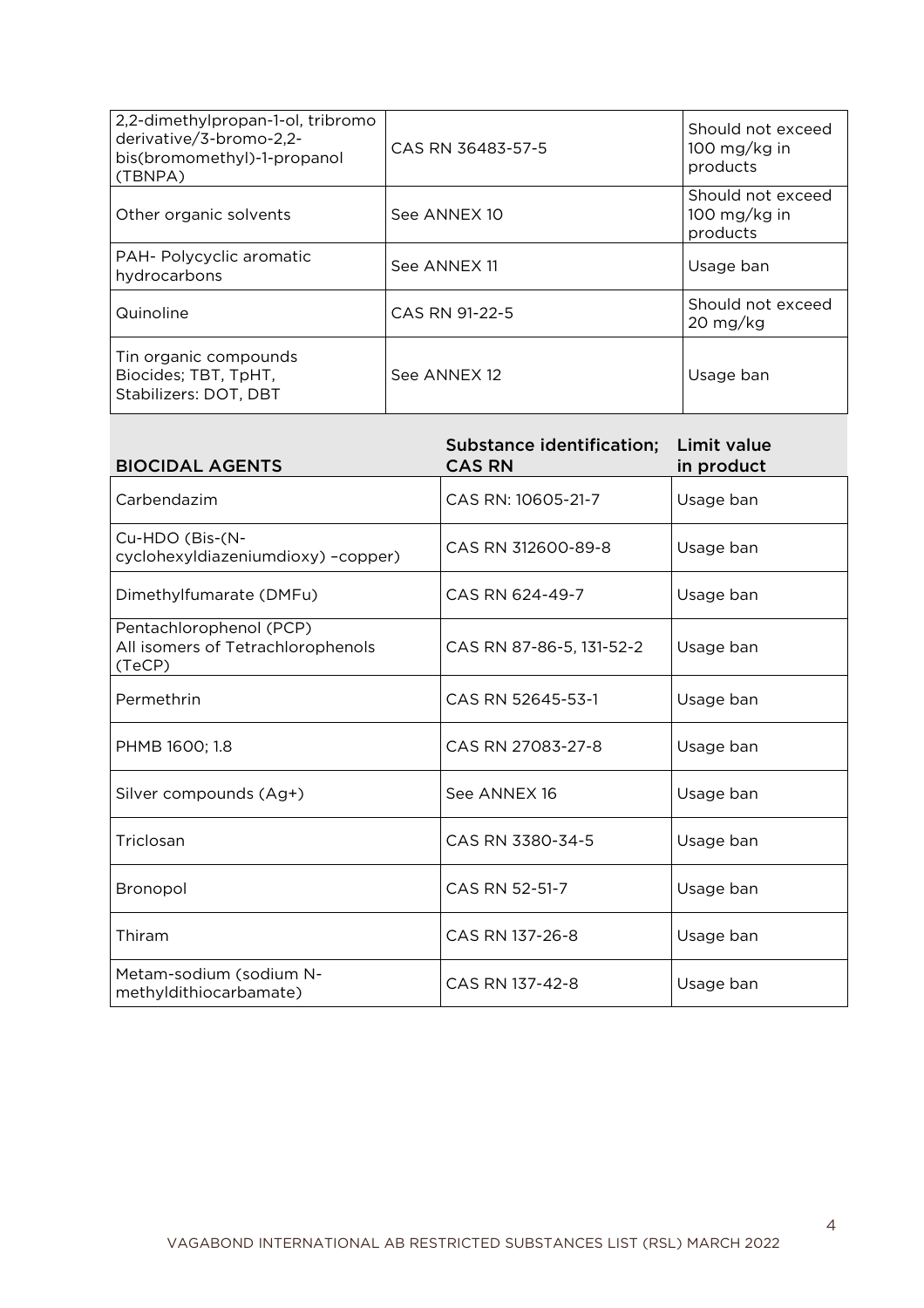# ANNEX 1-16

#### ANNEX 1

#### List of 27 allergenic disperse dyestuffs

| C.I. Name                     | <b>CAS RN</b>   |
|-------------------------------|-----------------|
| C.I. Disperse Yellow 1        | $119 - 15 - 3$  |
| C.I. Disperse Blue 35         | 12222-75-2      |
| C.I. Disperse Blue 102        | 12222-97-8      |
| C.I. Disperse Blue 106        | 12223-01-7      |
| C.I. Disperse Yellow 39       | 12236-29-2      |
| C.I. Disperse Orange 37/59/76 | 13301-61-6      |
| C.I. Disperse Brown 1         | 23355-64-8      |
| C.I. Disperse Blue 3          | 2475-46-9       |
| C.I. Disperse Orange 1        | 2581-69-3       |
| C.I. Disperse Yellow 3        | 2832-40-8       |
| C.I. Disperse Red 11          | 2872-48-2       |
| C.I. Disperse Red 1           | 2872-52-8       |
| C.I. Disperse Red 17          | 3179-89-3       |
| C.I. Disperse Blue 7          | 3179-90-6       |
| C.I. Disperse Blue 26         | 3860-63-7       |
| C.I. Disperse Yellow 49       | 54824-37-2      |
| C.I. Disperse Blue 124        | 61951-51-7      |
| C.I. Disperse Yellow 9        | 6373-73-5       |
| C.I. Disperse Orange 3        | 730-40-5        |
| Navy Blue                     | 405-665-4 (EC#) |
| C.I. Disperse Blue 1          | 2475-45-8       |
| C.I. Disperse Yellow 64       | 10319-14-9      |
| C.I. Disperse Violet 93       | 122463-28-9     |
| C.I. Disperse Yellow 23       | 6250-23-3       |
| C.I. Disperse Violet 1        | 128-95-0        |
| C.I. Disperse Blue 291        | 56548-64-2      |
| C.I. Disperse Orange 149      | 85136-74-9      |

#### ANNEX 2

### List of 29 banned arylamines derived from azo dyes

| <b>Name</b>                         | <b>CAS RN</b>   |
|-------------------------------------|-----------------|
| 4,4-Methylene-bis[2-chloro-aniline] | $101 - 14 - 4$  |
| 4,4-Methylenedianiline              | $101 - 77 - 9$  |
| 4,4'-oxydianiline                   | $101 - 80 - 4*$ |
| 4-chloroaniline                     | $106 - 47 - 8$  |
| o-Dianisidine                       | $119 - 90 - 4$  |
| 4,4'-bi-o-toluidine                 | $119 - 93 - 7$  |
| p-Cresidine                         | $120 - 71 - 8*$ |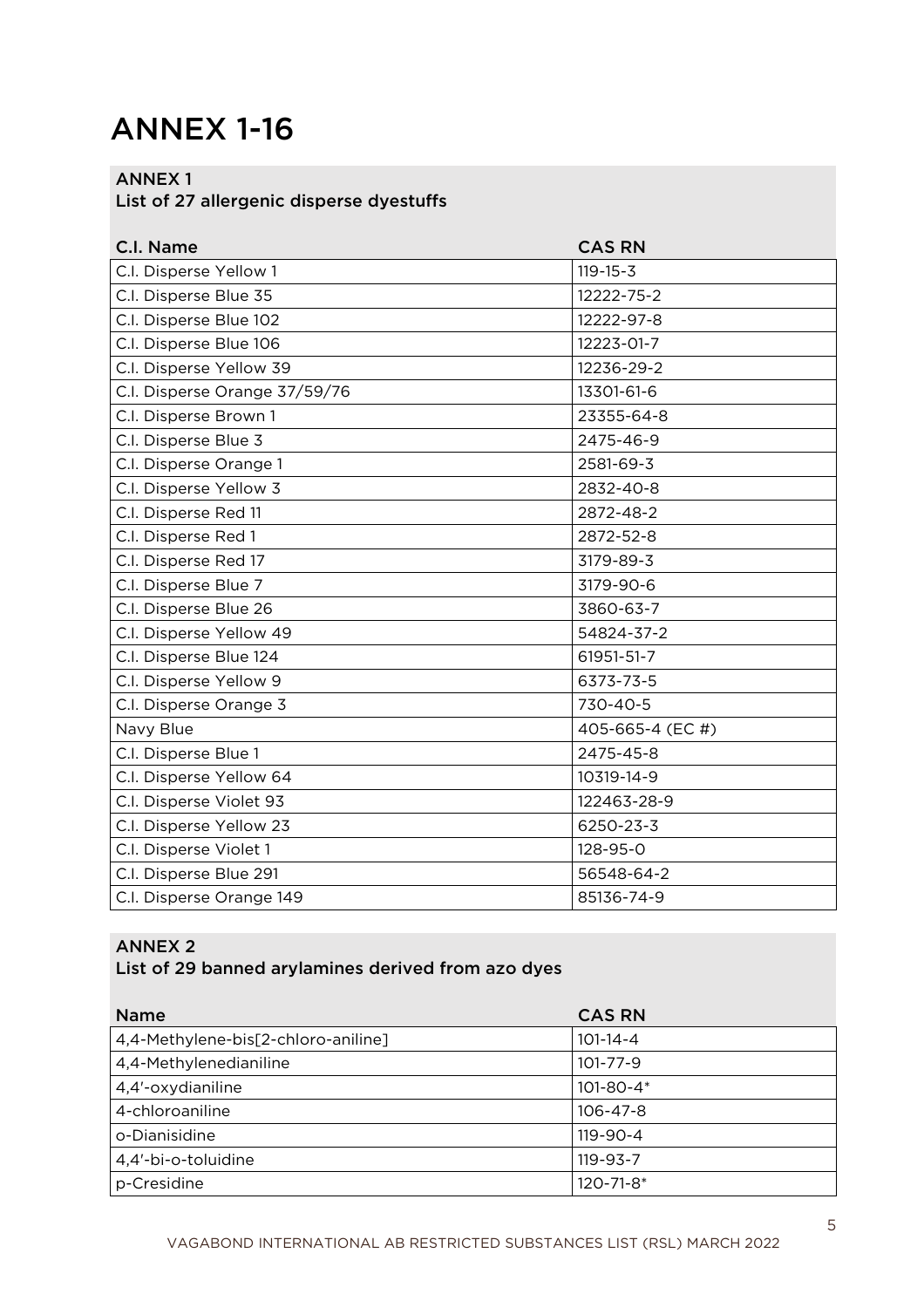| 2,4,5-trimethylaniline                                                                | $137 - 17 - 7$  |
|---------------------------------------------------------------------------------------|-----------------|
| 4,4'-thiodianiline                                                                    | 139-65-1        |
| 4-Aminoazobenzene                                                                     | $60 - 09 - 3*$  |
| 4-methoxy-m-phenylenediamine                                                          | 615-05-4        |
| 4,4-Methylenedi-o-toluidine                                                           | 838-88-0*       |
| 2,6-xylidine                                                                          | $87 - 62 - 7**$ |
| o-Anisidine                                                                           | $90 - 04 - 0*$  |
| 2-Naphthylamine                                                                       | $91 - 59 - 8$   |
| 3,3-Dichlorobenzidine                                                                 | $91 - 94 - 1$   |
| Biphenyl-4-ylamine                                                                    | $92 - 67 - 1*$  |
| Benzidine                                                                             | $92 - 87 - 5$   |
| o-Toluidine                                                                           | $95 - 53 - 4*$  |
| 2,4-xylidine                                                                          | $95 - 68 - 1**$ |
| 4-Chloro-o-toluidine                                                                  | $95 - 69 - 2$   |
| 4-methyl-m-phenylenediamine                                                           | 95-80-7*        |
| o-Aminoazotoluene                                                                     | $97 - 56 - 3*$  |
| 5-Nitro-o-toluidine                                                                   | 99-55-8         |
| 5-Nitro-o-toluidine                                                                   | $99 - 55 - 8$   |
| 4-chloro-o-toluidinium chloride                                                       | 3165-93-3       |
| 2-Naphthylammoniumacetate                                                             | 553-00-4        |
| 4-methoxy-m-phenylene<br>diammonium<br>sulphate;<br>$2,4-$<br>diaminoanisole sulphate | 39156-41-7      |
| 2,4,5-trimethylaniline hydrochloride                                                  | 21436-97-5      |
| 1,4 paraphenylene diamine                                                             | $106 - 50 - 3$  |
|                                                                                       |                 |

\* SVHC substances, \*\* only listed in voluntary schemes such as Oeko-Tex etc

#### ANNEX 3

#### List of 15 carcinogenic dye stuffs

| C.I. Name                                               | <b>CAS RN</b>   |
|---------------------------------------------------------|-----------------|
| C.I. Direct Brown 95                                    | 16071-86-6      |
| C.I. Direct Black 38                                    | 1937-37-7       |
| C.I. Disperse Blue 1                                    | 2475-45-8       |
| C.I. Direct Blue 6                                      | 2602-46-2       |
| C.I. Acid Red 26                                        | 3761-53-3       |
| C.I. Basic Red 9                                        | 569-61-9        |
| C.I. Direct Red 28                                      | 573-58-0        |
| C.I. Basic Violet 14                                    | 632-99-5        |
| C.I. Disperse Orange 11                                 | 82-28-0         |
| C.I. Disperse Orange 149                                | 85136-74-9      |
| C.I. Solvent Blue 4                                     | 6786-83-0*      |
| C.I. Basic Blue 26,                                     | 2580-56-5*      |
| C.I. Basic Violet 3                                     | 548-62-9*       |
| Michler's base                                          | $101 - 61 - 1*$ |
| Michler's ketone                                        | $90 - 94 - 8*$  |
| 4,4'-bis(dimethylamino)-4"- (methylamino)trityl alcohol | $561 - 41 - 1*$ |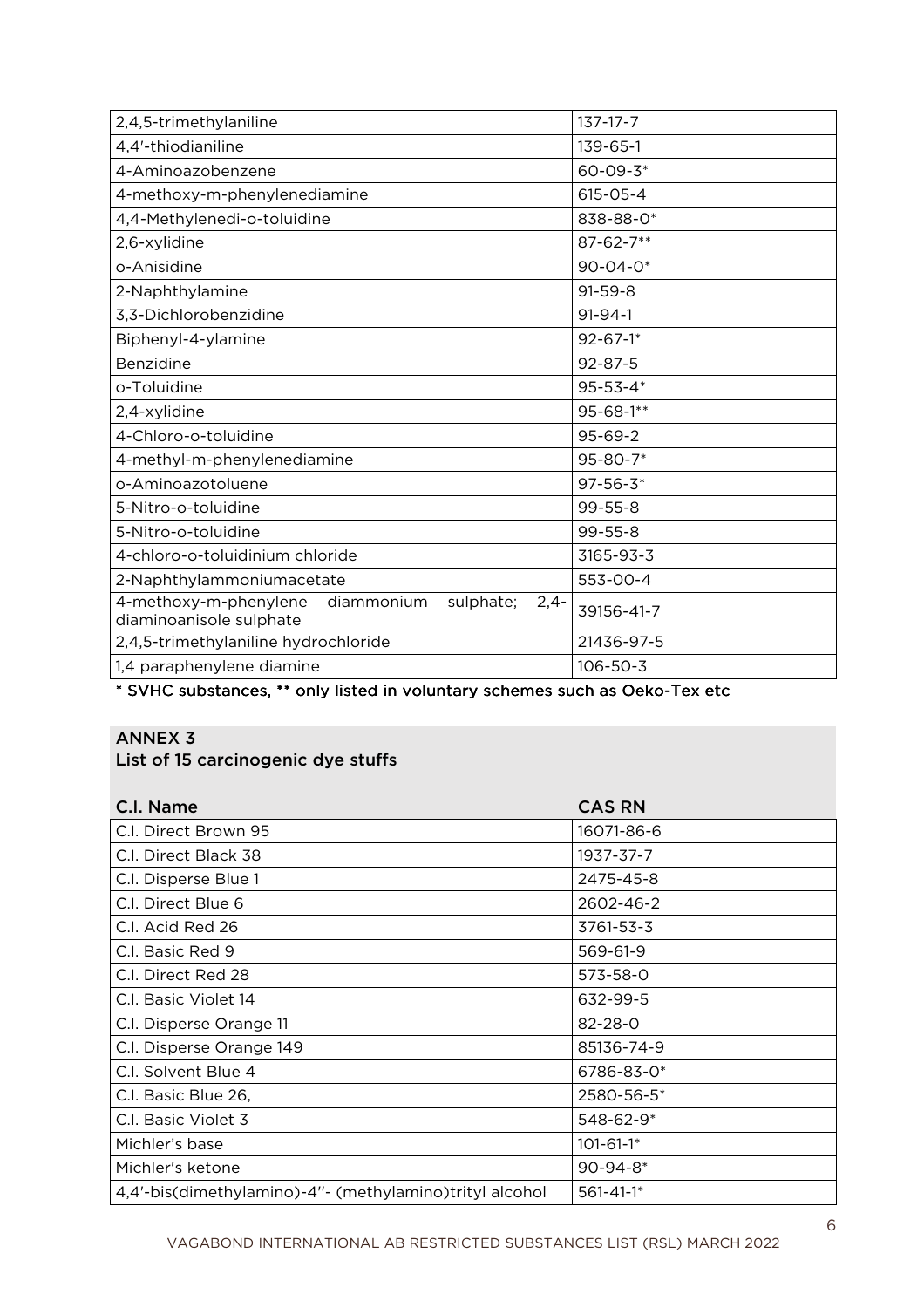| Trypan blue (commercial grade) | 72-57-1    |
|--------------------------------|------------|
| Acid Red 114                   | 6459-94-5  |
| Direct Blue 15                 | 2429-74-5  |
| Pigment Black 25               | 68186-89-0 |
| Pigment Yellow 157             | 68610-24-2 |

#### \*SVHC substances \*SVHC

#### ANNEX 4

#### List of SVHC Lead compounds

| <b>Name</b>                                           | <b>CAS RN</b> |
|-------------------------------------------------------|---------------|
| Lead chromate                                         | 7758-97-6     |
| Lead sulfochromate                                    | 1344-37-2     |
| Lead chromate molybdate sulphate                      | 12656-85-8    |
| Lead dipicrate                                        | 6477-64-1     |
| Lead styphnate                                        | 15245-44-0    |
| Lead diazide                                          | 13424-46-9    |
| Lead hydrogen arsenate                                | 7784-40-9     |
| Lead monoxide (Lead oxide)                            | 1317-36-8     |
| Orange lead (Lead tetroxide)                          | 1314-41-6     |
| Lead bis(tetrafluoroborate)                           | 13814-96-5    |
| Trilead bis(carbonate)dihydroxide                     | 1319-46-6     |
| Lead titanium trioxide                                | 12060-00-3    |
| Lead titanium zirconium oxide                         | 12626-81-2    |
| Lead(II) bis(methanesulfonate)                        | 17570-76-2    |
| Silicic acid, lead salt                               | 11120-22-2    |
| Silicic acid (H2Si2O5), barium salt (1:1), lead doped | 68784-75-8    |
| Acetic acid, lead salt, basic                         | 51404-69-4    |
| Lead oxide sulfate                                    | 12036-76-9    |
| [Phthalato(2-)]dioxotrilead                           | 69011-06-9    |
| Dioxobis(stearato)trilead                             | 12578-12-0    |
| Fatty acids, C16-18, lead salts                       | 91031-62-8    |
| Lead cynamidate                                       | 20837-86-9    |
| Lead dinitrate                                        | 10099-74-8    |
| Pentalead tetraoxide sulphate                         | 12065-90-6    |
| Pyrochlore, antimony lead yellow                      | 8012-00-8     |
| Sulfurous acid, lead salt, dibasic                    | 62229-08-7    |
| Tetraethyllead                                        | 78-00-2       |
| Tetralead trioxide sulphate                           | 12202-17-4    |
| Trilead dioxide phosphonate                           | 12141-20-7    |

#### ANNEX 5

#### List of SVHC phenyl mercury substances

| <b>Name</b>     | <b>CAS RN</b> |
|-----------------|---------------|
| Mercury (metal) | 7439-97-6     |

7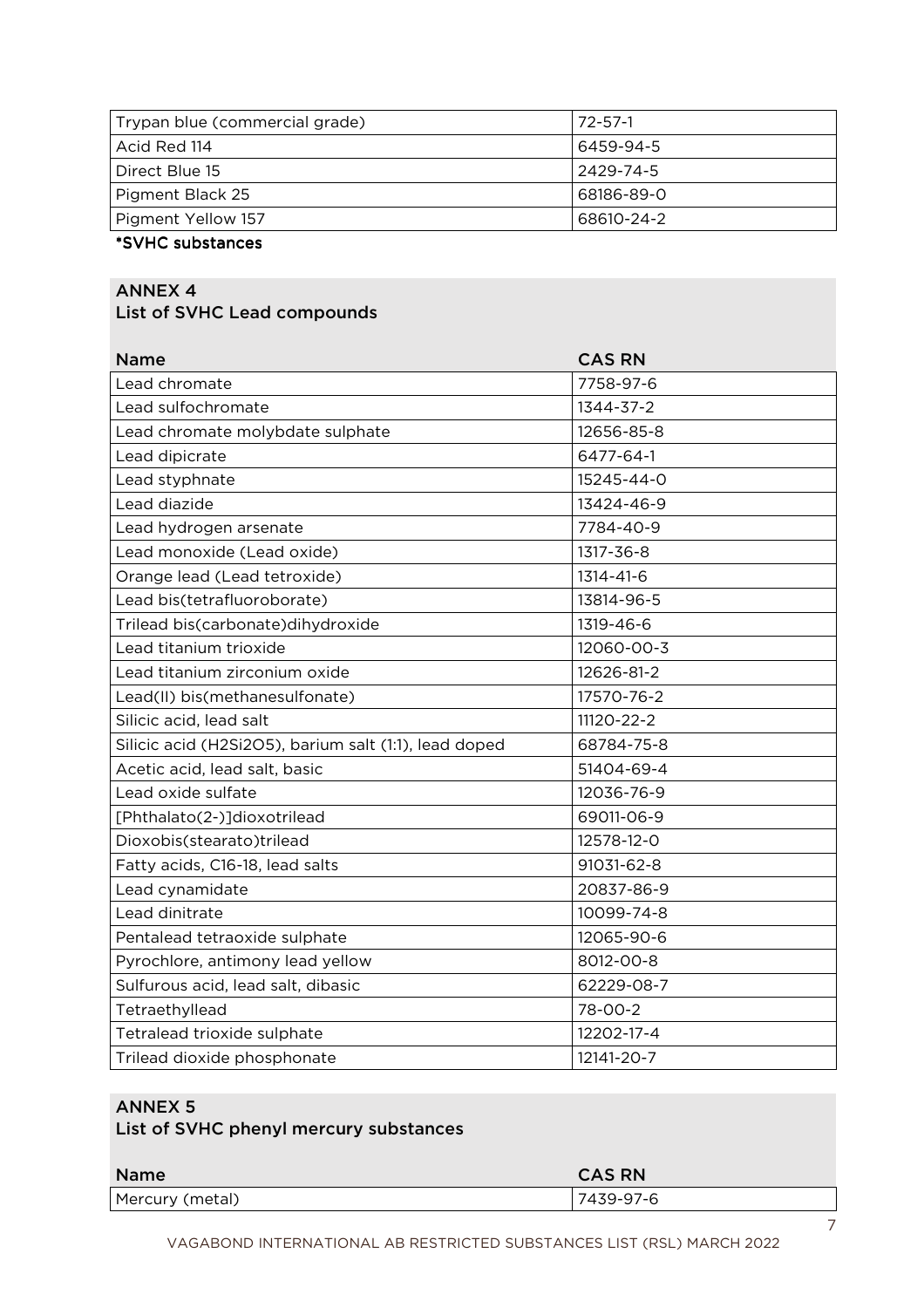| Phenylmercury neodecanoat      | 26545-49-3 |
|--------------------------------|------------|
| Phenylmercury octanoate        | 13864-38-5 |
| Phenylmercury 2-ethylhexanoate | 13302-00-6 |
| Phenylmercury propionate       | 103-27-5   |
| Phenylmercury acetate          | 62-38-4    |

#### Regulated per and polyfluorinated compounds (PFAS)

| PFAS substances, their salts and<br>related substances                                                                                                                    | CAS // Abbr.                                                                                         | SVHC//REACH annex XVII<br>//EU POP regulation<br>//Stockholm Convention        |
|---------------------------------------------------------------------------------------------------------------------------------------------------------------------------|------------------------------------------------------------------------------------------------------|--------------------------------------------------------------------------------|
| Perfluorobutane sulfonate                                                                                                                                                 | 375-73-5 // PFBS                                                                                     | <b>SVHC</b>                                                                    |
| Perfluorohexane sulfonate                                                                                                                                                 | $355 - 46 - 4$ //<br><b>PFHxS</b>                                                                    | SVHC: Yes // REACH annex<br>XVI: Proposed // Stockholm<br>Convention: Proposed |
| Perfluorohexanoic acid                                                                                                                                                    | $307 - 24 - 4$ //<br>PFHxA                                                                           | Proposed // Proposed                                                           |
| Perfluorooctane sulfonate                                                                                                                                                 | $307 - 34 - 6$ //<br><b>PFOS</b>                                                                     | EU POP regulation: Yes //<br>Stockholm Convention: Yes                         |
| Perfluorononanoic acid and its sodium<br>ammonium salts                                                                                                                   | 375-95-1 //<br><b>PFNA</b><br>21049-39-8, 4149-<br>60-4 // PFNA                                      | SVHC: Yes // REACH annex<br>XVII: Proposed                                     |
| Perfluorodecanoic acid, its sodium and<br>ammonium salts                                                                                                                  | $335 - 76 - 2$ //<br><b>PFDA</b><br>$3108 - 42 - 7$ //<br><b>PFDA</b><br>3830-45-3 //<br><b>PFDA</b> | SVHC: Yes // REACH annex<br>XVII: Proposed                                     |
| Pentacosafluorotridecanoic acid                                                                                                                                           | 72629-94-8 //<br>PFTrDA                                                                              | SVHC: Yes // REACH annex<br>XVII: Proposed                                     |
| Tricosafluorododecanoic acid                                                                                                                                              | $307 - 55 - 1$ //<br>PFDoA                                                                           | SVHC: Yes // REACH annex<br>XVII: Proposed                                     |
| Henicosafluoroundecanoic acid                                                                                                                                             | $2058 - 94 - 8$ //<br>PFUnA                                                                          | SVHC: Yes // REACH annex<br>XVII: Proposed                                     |
| Heptacosafluorotetradecanoic acid                                                                                                                                         | 376-06-7 //<br><b>PFTA</b>                                                                           | SVHC: Yes // REACH annex<br>XVII: Proposed                                     |
| Perfluoroctane acid                                                                                                                                                       | $335 - 67 - 1$ //<br>PFOA APFO                                                                       | SVHC: Yes // REACH annex<br>XVII: Yes // Stockholm                             |
| Ammonium pentadecafluorooctanoate                                                                                                                                         | 3825-26-1 //<br>PFOA APFO                                                                            | <b>Convention: Yes</b>                                                         |
| 2,3,3,3-tetrafluoro-2-<br>(heptafluoropropoxy)propionic acid, its<br>salts and its acyl halides (covering any of<br>their individual isomers and<br>combinations thereof) | Various //<br>HPFO-DA**.                                                                             | <b>SVHC: Yes</b>                                                               |

### ANNEX 7

#### List of regulated ortho-phthalate esters (o-DAP)

# Regulated ortho-phthalate esters (o-

Abbreviation CAS RN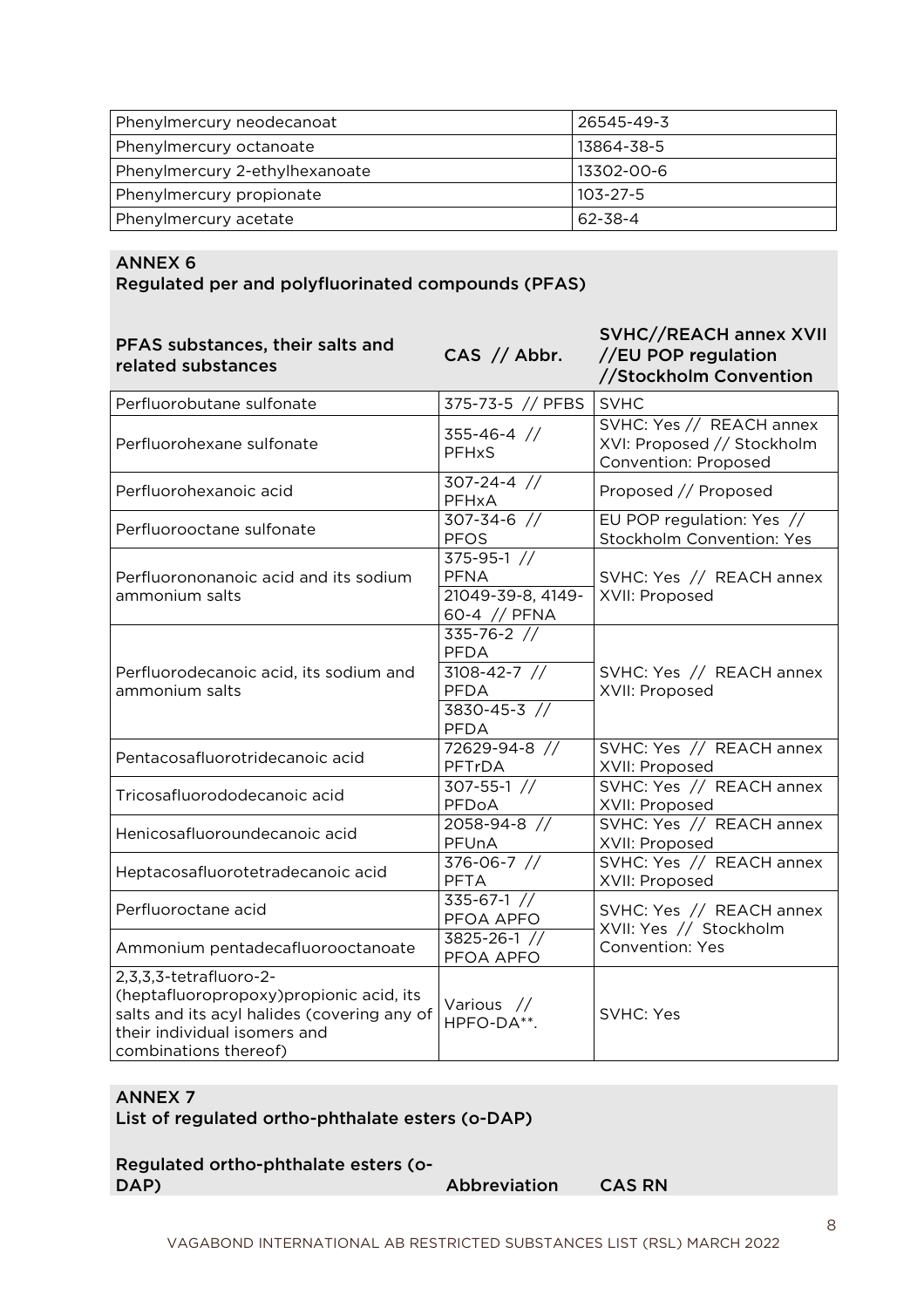| Bis(2-ethylhexyl) phthalate                                                                                                      | <b>DEHP</b>  | $117 - 81 - 7$            |
|----------------------------------------------------------------------------------------------------------------------------------|--------------|---------------------------|
| Dibutyl phthalate                                                                                                                | <b>DBP</b>   | 84-74-2                   |
| Benzyl butyl phthalate                                                                                                           | <b>BBP</b>   | 85-68-7                   |
| Diisononyl phthalate                                                                                                             | <b>DINP</b>  | 28553-12-0 and 68515-48-0 |
| Diisodecyl phthalate                                                                                                             | <b>DIDP</b>  | 26761-40-0 and 68515-49-1 |
| Bis(2-ethylhexyl) phthalate                                                                                                      | <b>DNOP</b>  | $117 - 84 - 0$            |
| Diisobutyl phthalate                                                                                                             | <b>DIBP</b>  | 84-69-5                   |
| 1,2-Benzenedicarboxylic acid, di-C6-8-<br>branched alkyl esters, C7-rich                                                         | (DIHP        | 71888-89-6                |
| 1,2-Benzenedicarboxylic acid, di-C7-11-<br>branched and linear alkyl esters                                                      | <b>DHNUP</b> | 68515-42-4                |
| Bis(2-methoxyethyl) phthalate                                                                                                    | <b>DMEP</b>  | $117 - 82 - 8$            |
| 1,2-Benzenedicarboxylic acid,<br>dipentylester, branched and linear                                                              |              | 84777-06-0                |
| Diisopentyl phthalate                                                                                                            | <b>DIPP</b>  | 605-50-5                  |
| N-pentyl-isopentylphthalate                                                                                                      | <b>PIPP</b>  | 776297-69-9               |
| Dipentyl phthalate                                                                                                               | <b>DPP</b>   | $131 - 18 - 0$            |
| Dihexyl phthalate                                                                                                                | DnHP         | $84 - 75 - 3$             |
| 1,2-Benzenedicarboxylic acid, dihexyl<br>ester, branched and linear                                                              |              | 68515-50-4                |
| 1,2-benzenedicarboxylic acid, di-C6-10-<br>alkyl esters with $\geq$ 0.3% of dihexyl<br>phthalate (CAS 84-75-3)                   |              | 68515-51-5                |
| 1,2-benzenedicarboxylic acid, mixed<br>decyl and hexyl and octyl diesters with $\geq$<br>0.3% of dihexyl phthalate (CAS 84-75-3) |              | 68648-93-1                |
| Dicyclohexyl phthalate                                                                                                           | <b>DCHP</b>  | $84 - 61 - 7$             |
| Diisohexylphthalate                                                                                                              | <b>DIHXP</b> | 71850-09-4                |

#### List of SVHC Boric acid, borate compounds

| <b>Name</b>                                     | <b>CAS RN</b>                    |
|-------------------------------------------------|----------------------------------|
| Boric acid                                      | 10043-35-3 and 11113-50-1        |
| Disodium tetraborate anhydrous;                 | 1303-96-4, 12179-04-3, 1330-43-4 |
| Tetraboron disodium heptaoxid, hydrate          | 12267-73-1                       |
| Sodium perborate; perboric acid, sodium<br>salt | 234-390-0                        |
| Sodium peroxometaborate,                        | 7632-04-04                       |
| Disodium octaborate,                            | 12008-41-2                       |

#### ANNEX 9

#### List of regulated Chlorinated organic solvents

| Constituent               | <b>CAS RN</b> |
|---------------------------|---------------|
| Chloroform                | 67-66-3       |
| 1,1,2 Trichloroethane     | 79-00-5       |
| 1,1,2,2 Tetrachloroethane | 79-34-5       |
| 1,1,1,2 Tetrachloroethane | 630-20-6      |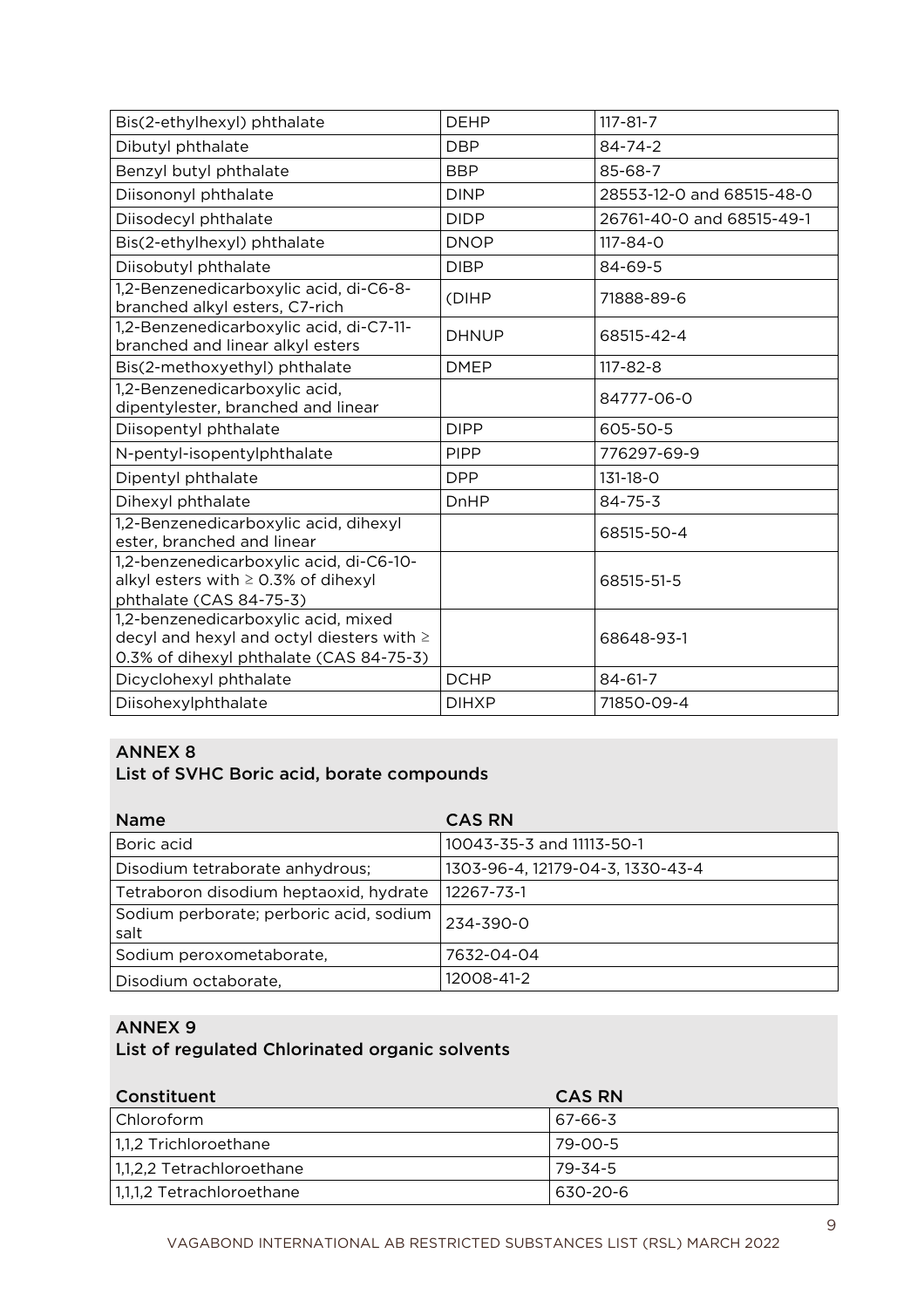| Pentachloroethane                                       | 76-01-7        |
|---------------------------------------------------------|----------------|
| 1,1 Dichloroethylene                                    | $75 - 35 - 4$  |
| 1,4-dichlorobenzene                                     | 106-46-7       |
| Carbon tetrachloridetetrachloromethane                  | $56 - 23 - 5$  |
| 1,1,1 Trichloroethane, methyl chloroform                | $71 - 55 - 6$  |
| Trichloroethylene                                       | 79-01-6        |
| 1,2,3-trichloropropane                                  | $96-18-4$      |
| α, α, α, 4-tetrachlorotoluene; p-chlorobenzotrichloride | 5216-25-1      |
| α, α, α-trichlorotoluene; benzotrichloride              | 98-07-7        |
| $\alpha$ -chlorotoluene; benzyl chloride                | $100 - 44 - 7$ |

### List of other regulated organic solvents

| Constituent                        | Acronym     | <b>CAS RN</b>               |
|------------------------------------|-------------|-----------------------------|
| N,N-dimethylformamide              | <b>DMFa</b> | 1968-12-02                  |
| N, N dimethylacetamide             | <b>DMAC</b> | $127 - 19 - 5$              |
| N-methyl-2- pyrrolidone            | <b>NMP</b>  | 872-50-4                    |
| Formamide                          | FA          | 75-12-7 (used in adhesives) |
| Bis(2-(2-methoxyethoxy)ethyl)ether | tetraglyme  | 143-24-8                    |
| 1,4-dioxane                        |             | $123 - 91 - 1$              |

#### ANNEX 11

### List of PAH (= PolyAromatic Hydrocarbons) banned in EU/EEA

| <b>PAH</b> name                 | <b>CAS RN</b>  |                         |
|---------------------------------|----------------|-------------------------|
| Benzo(j)fluoranthene            | 205-82-3       | <b>REACH Annex XVII</b> |
| Benzo(b)fluoranthene            | 205-99-2       | REACH Annex XVII        |
| Benzo(k)fluoranthene            | 207-08-9       | <b>REACH Annex XVII</b> |
| Benzo(a)phenanthrene (chrysene) | $218 - 01 - 9$ | <b>REACH Annex XVII</b> |
| Benzo(a)pyrene                  | $50 - 32 - 8$  | REACH Annex XVII        |
| Dibenzo(a,h)anthracene          | $53 - 70 - 3$  | REACH Annex XVII        |
| Benzo(a)anthracene              | $56 - 55 - 3$  | REACH Annex XVII        |
| Benzo(e)pyrene                  | 192-97-2       | REACH Annex XVII        |
| Benzo[ghi]perylene              | $191 - 24 - 2$ | <b>SVHC</b>             |
| Anthracene                      | $120 - 12 - 7$ | <b>SVHC</b>             |
| Fluoranthene                    | 206-44-0       | <b>SVHC</b>             |
| Phenanthrene                    | 0085-01-8      | <b>SVHC</b>             |
| Pyrene                          | 129-00-0       | <b>SVHC</b>             |

#### ANNEX 12

List of some DBTs

| Constituent         | <b>CAS RN</b> | No. of carbons |
|---------------------|---------------|----------------|
| $R = 0$ xide (DBTO) | 818-08-6      |                |
| $R =$ acetate       | 1067-33-0     |                |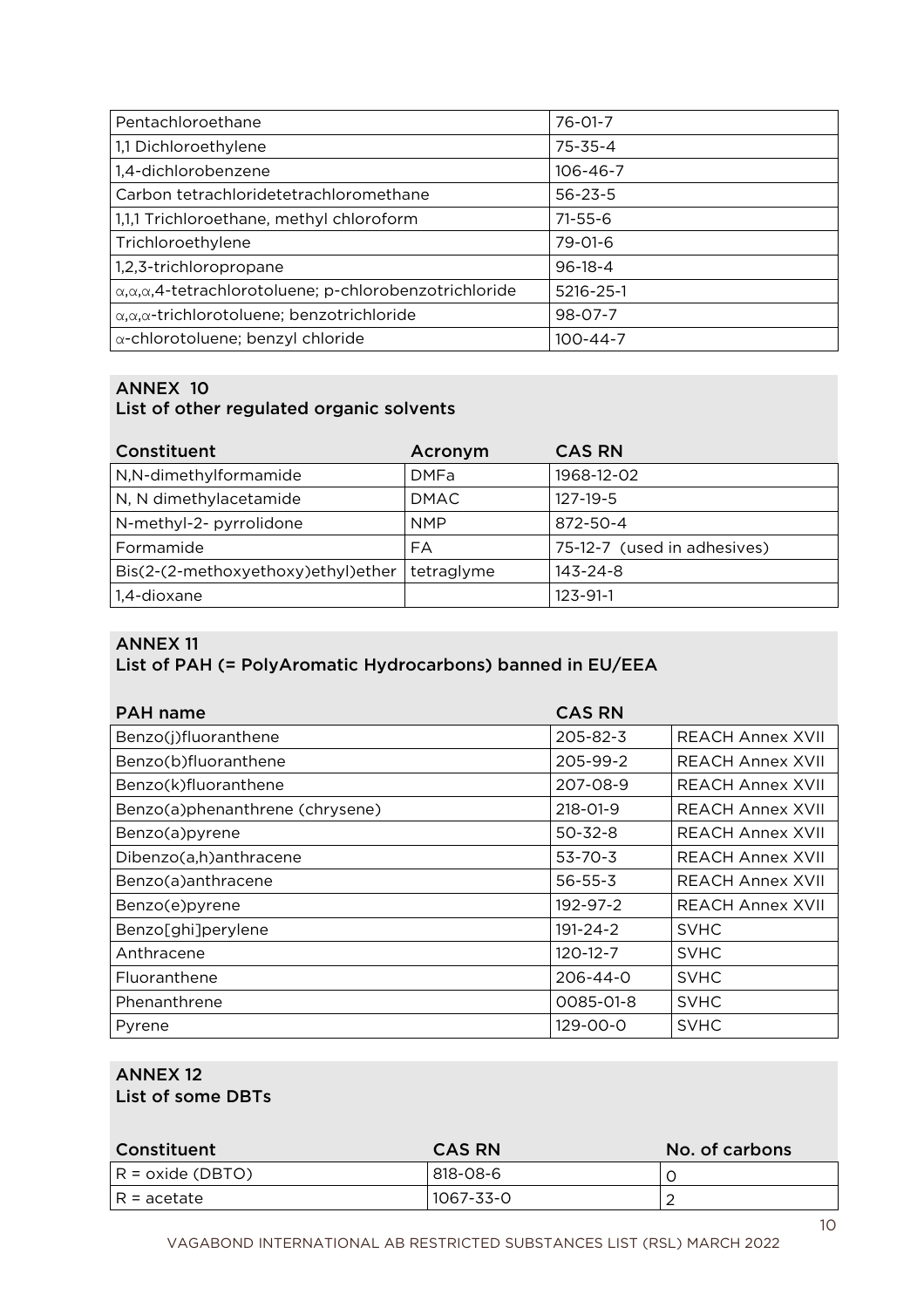| $R =$ butoxide            | 3349-36-8     | 4  |
|---------------------------|---------------|----|
| $R =$ metylmaleate        | 15546-11-9    | 5  |
| $R = octanoate$           | 4731-77-5     | 8  |
| $R = isoocanoate$         | 85702-74-5    | 8  |
| $R = (monobutyl)$ maleate | 15546-16-4    | 8  |
| $R = 2$ -etylhexanoate    | 2781-10-4     | 8  |
| $R =$ laurate             | $77 - 58 - 7$ | 12 |
| $R =$ palmitate           | 13323-63-2    | 16 |
| $R =$ stearate            | 5847-55-2     | 18 |
| $R =$ oleate              | 13323-62-1    | 18 |
| $R =$ linoleate           | 85391-79-3    | 18 |
| $R =$ linolenate          | 95873-60-2    | 18 |

Siloxanes

| Abbreviation      | Name                           | CAS RN // REACH  |
|-------------------|--------------------------------|------------------|
| D4                | Octamethyl cyclotetrasiloxane  | 556-67-2 // SVHC |
| D <sub>5</sub>    | Decamethyl cyclopentasiloxane  | 541-02-6 // SVHC |
| D <sub>6</sub>    | Dodecamethyl cyclohexasiloxane | 540-97-6 // SVHC |
| MM (or HMDSO)     | Hexamethyl disiloxane          | $107 - 46 - 0$   |
| <b>MDM</b>        | Octamethyl trisiloxane         | $107 - 51 - 7$   |
| MD <sub>2</sub> M | Decamethyl tetrasiloxane       | 141-62-8         |
| MD3M              | Dodecamethyl pentasiloxane     | 141-63-9         |

### ANNEX 14

#### Benzotriazoles (UV stabilizers)

| <b>Name</b>                                                 | UV     | <b>CAS RN</b> |
|-------------------------------------------------------------|--------|---------------|
| 2-benzotriazol-2-yl-4,6-di-tert-butylphenol                 | UV-320 | 3846-71-7     |
| 2,4-di-tert-butyl-6-(5-chlorobenzotriazol-2-yl)phenol       | UV-327 | 3864-99-1     |
| 2-(2H-benzotriazol-2-yl)-4,6-ditertpentylphenol             | UV-328 | 25973-55-1    |
| 2-(2H-benzotriazol-2-yl)-4-(tert-butyl)-6-(sec-butyl)phenol | UV-350 | 36437-37-3    |

#### ANNEX 15

### Alkylphenol ethoxylates (APEO) and Alkylphenols (AP)

| <b>Name</b>                                        |                                 | <b>CAS RN</b> |
|----------------------------------------------------|---------------------------------|---------------|
| 4-(1,1,3,3-tetramethylbutyl)phenol                 | 4-tert-OP                       | 140-66-9      |
| 4-(1,1,3,3-tetramethylbutyl)phenol, ethoxylated    | 4-tert-OPnEO                    | Various       |
| 4-(1,1,3,3-tetramethylbutyl)phenol, ethoxylated    | 4-tert-OPnEO,<br>UVCB substance | Various       |
| 4-Nonylphenol, branched and linear (4-NP)          | $4-NP$                          | Various       |
| 4-Nonylphenol, branched and linear, ethoxylated    | 4-NPnEO                         | Various       |
| 4-tert-butylphenol                                 |                                 | $98 - 54 - 4$ |
| tris(4-nonylphenyl, branched and linear) phosphite | TNPP                            | Various       |